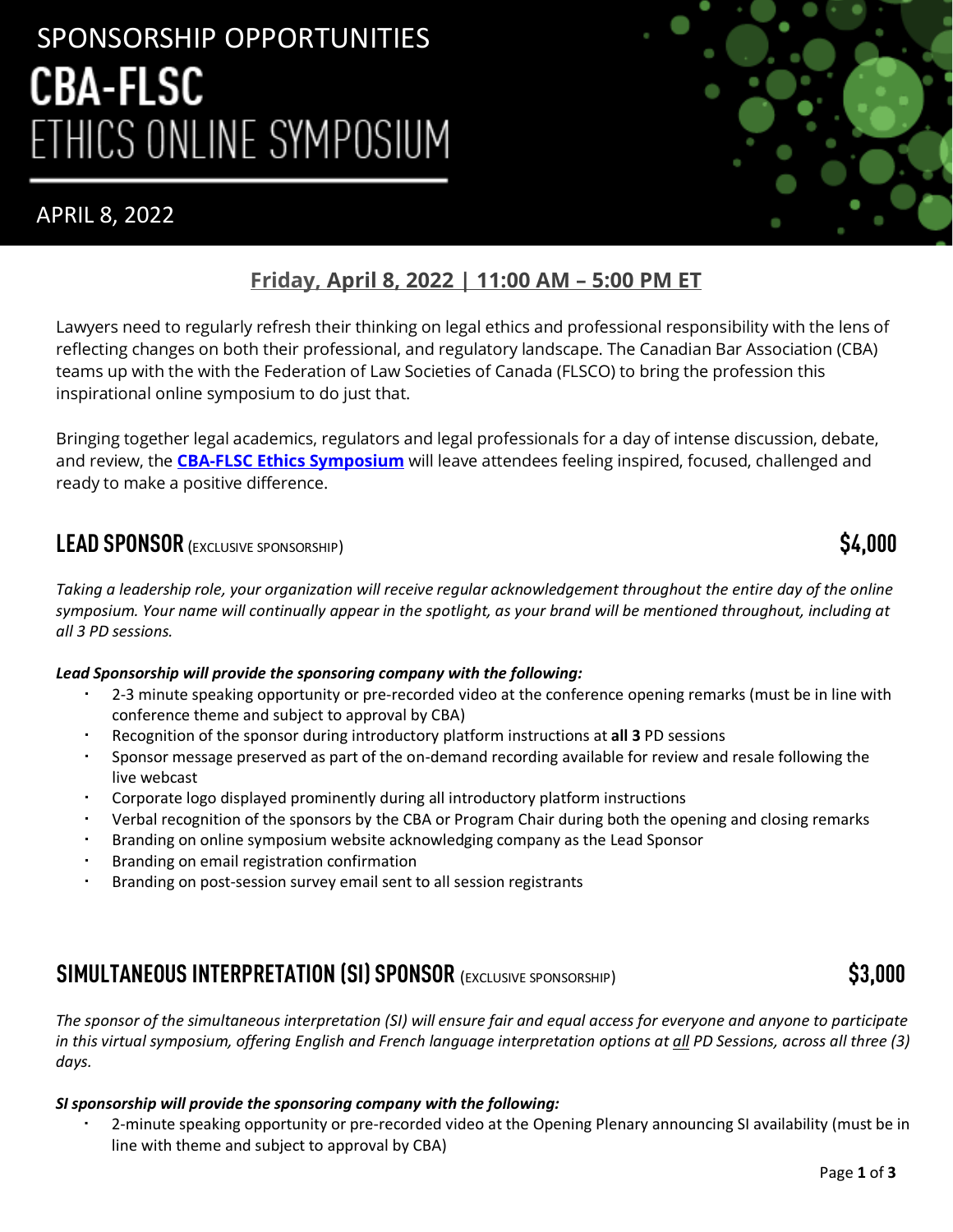# SPONSORSHIP OPPORTUNITIES **CBA-FLSC** ETHICS ONLINE SYMPOSIUM

# APRIL 8, 2022

- Corporate logo displayed prominently during sponsor message
- Recognition of the sponsor as supporting the SI during introductory platform instructions on **all** PD sessions
- Branding on online symposium website acknowledging company as a sponsor
- Branding on email registration confirmation
- Recognition as SI sponsor whenever SI accessibility is mentioned
- Branding on post-session survey email sent to all session registrants

## **PD WEBINAR SPONSOR** (3 SPONSORSHIPS AVAILABLE) **\$2,000**

*Professional development sessions are the core of any online event. Your participation as a PD session sponsor will showcase your support of this program, while giving you an interactive opportunity to promote your company and services during an exclusive PD session.*

#### *Sponsorship will provide the sponsoring company with the following:*

- 2-3 minute speaking opportunity or pre-recorded video at the beginning of the selected PD session (must be in line with conference theme and subject to approval by CBA)
- Corporate logo displayed prominently during sponsor message
- Sponsor message preserved as part of the on-demand recording available for review and resale following the live webcast
- Recognition by the Moderator at beginning and end of the session
- Branding on online symposium website acknowledging company as a sponsor
- Branding on email registration confirmation
- Branding on post-session survey email sent to all session registrants

### **BREAK SPONSOR** (2 SPONSORSHIPS) **\$1,500**

*At the conclusion of each session, the Break Sponsor will have the opportunity to openly communicate with delegates at the start of a 30-minute break before they prepare to connect to the next session. Sponsorship engagement may include video, slides, polls, links and/or audio.*

#### *Sponsorship will provide the sponsoring company with the following:*

- 1-2 minute speaking opportunity or pre-recorded video at the beginning of the break (must be in line with conference theme and subject to approval by CBA)
- Corporate logo displayed prominently during sponsor message
- Recognition by the Online Coordinator before and after sponsor message
- Branding on online symposium website acknowledging company as a sponsor
- Branding on email registration confirmation
- Branding on post-session survey email sent to all session registrants